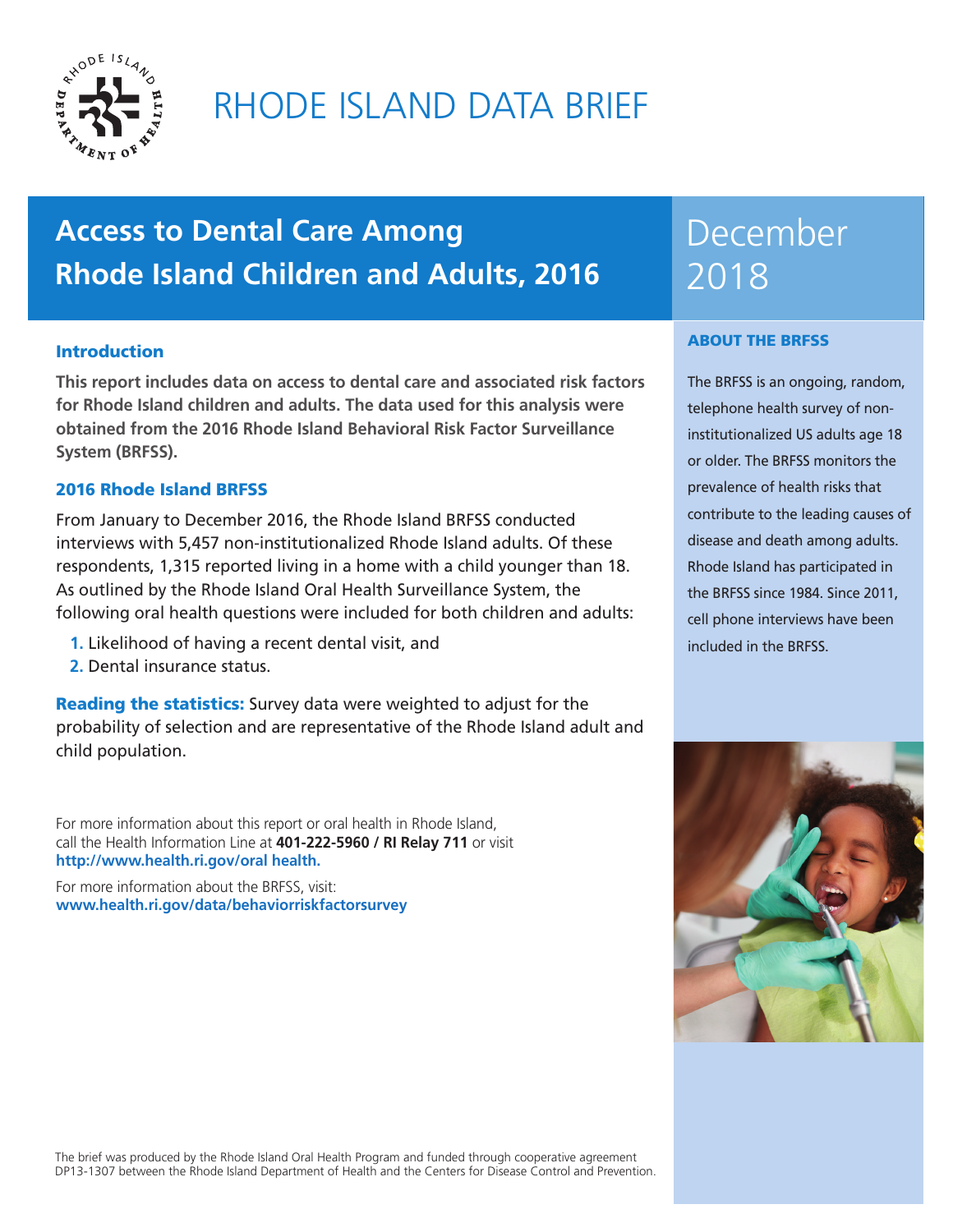### 2016 Highlights for Dental Coverage and Access to Dental Care

#### *Rhode Island Children (Age 1-17)*

- The proportion of Rhode Island children who have dental insurance coverage has gradually increased in the last 10 years. Most Rhode Island children age one to 17 reportedly had dental coverage from private insurance or publicly funded programs (RIte Smiles or Medicaid fee-for-service) in 2016 (Figure 1). The dental coverage rate (93%) significantly increased from 2012 (89%).
- Overall, 88% of children age one to 17 had a dental visit within the previous 12 months. However, only about six out of 10 young children age one to five had a dental visit in the past year (Figure 2). Many professional organizations (American Academy of Pediatric Dentistry, American Dental Association, and American Association of Public Health Dentistry) recommend that children have a first dental visit and that parents establish a dental home for their children by age one.



#### FIGURE 1. PERCENT OF RHODE ISLAND CHILDREN WITH DENTAL INSURANCE, 2016

#### FIGURE 2. PERCENT OF RHODE ISLAND CHILDREN WITH A DENTAL VISIT IN THE PAST 12 MONTHS, 2016



#### 2016 Highlights for Dental Coverage and Access to Dental Care

#### *Rhode Island Adults*

- Overall, about seven out of 10 Rhode Island adults reported having dental insurance coverage (Figure 3). Adult's dental coverage, an optional benefit in the Affordable Care Act, did not change noticeably from the 2012 or 2014 surveys (68%).
- Almost half of non-institutionalized Rhode Island adults age 65 and older do not have any dental insurance coverage (Figure 3). Medicare dental benefits only include dental services for hospitalized patients with limited conditions and do not include routine dental care for non-hospitalized older adults. Many uninsured older adults pay out of pocket for routine dental visits.
- The likelihood of visiting a dentist or a dental clinic is greatly determined by a person's dental insurance status. Adults who did not have any type of dental insurance were less likely to have received recent dental care than those who were insured (Figure 4).
- Adults with diabetes have a higher prevalence and more severe forms of periodontal (gum) disease. Periodic dental visits, which are recommended for diabetes management and care, provide opportunities for prevention, early detection, and treatment of periodontal disease among adults with diabetes. Receipt of dental care among adults who had diabetes was lower than that reported by adults without diabetes (Figure 4).